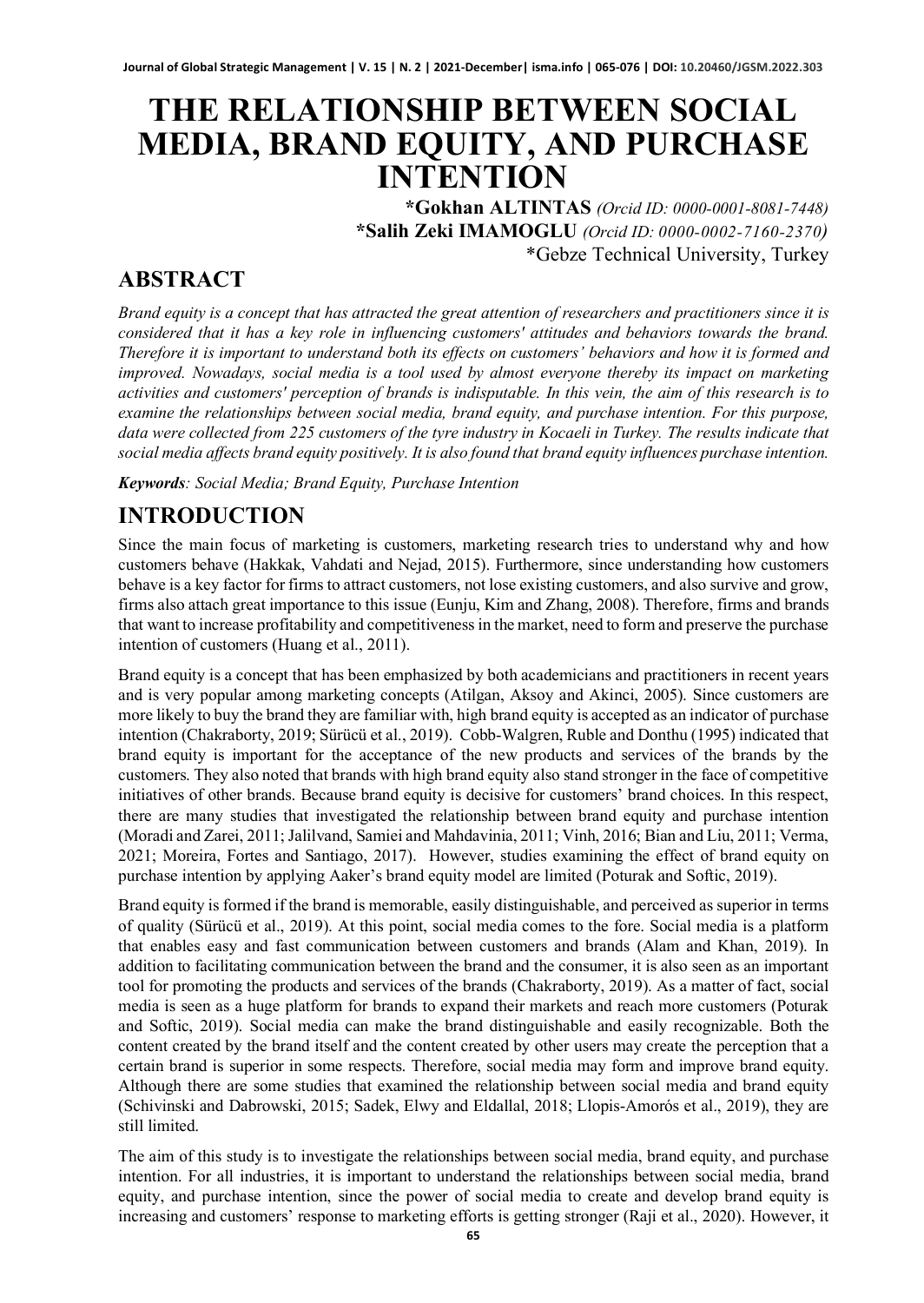is observed that there is no research that investigated the relationships between social media, brand equity, and purchase intention conducted on customers of a brand of the tyre industry. To contribute to the literature, we applied Aaker's brand equity model and conducted this research on the customers of the tyre industry, which has not been observed before. Thus, this study not only contributes to the literature but also provides critical recommendations for practitioners and future research.

# **LITERATURE REVİEW**

### **Socıal Media**

Social media is the online platform (Breland et al., 2017), and it provides sharing content, insight, media, and opinions (Nair, 2011). Shahjahan and Chisty (2014) defined social media as the interaction means in terms of creating, sharing, and exchanging information. Kim, Chan, and Gupta (2015) briefly defined social media as conversational media. Today, people use social media for purposes such as sharing about themselves, communicating, and getting information from others' posts (Ince, Imamoglu and Turkcan, 2021). Social media transforms people from passive readers to content creators (Chua and Banerjee, 2013).

Social media is a way of being connected and it revolutionizes communication and producing knowledge (Jalonen, 2015). It includes a wide range of online services and applications which are used for some purposes (Clarke, 2014). For example WordPress for long-form writing, Twitter for microblogging, Instagram for sharing images, Vine for sharing videos, Skype for communication (Robbins and Singer, 2014).

Since social media is used by a great majority of people today, it is a trending topic for marketing research. Because social media plays a key role in ensuring the brand-customer relationship, sharing information about the brand itself, obtaining information by customers about the brand through the contents sharing of each other, and thus making the purchasing decisions of the customers (Gautam and Sharma, 2017). Namely, it allows both brand-customer communication and customer-customer communication, and thus it affects customers' preferences and the value of brands. Brands can easily share their new information, updates, and products with customers via social media.

Customers, on the other hand, can share their positive or negative experiences on social media platforms. These posts are one of the first things potential customers look at before making a purchase decision. Besides the purchase decision, these shares have the potential to benefit or harm the brand (Gensler et al., 2013). In this respect, firm-created social media content is under the control of the firm. However, usergenerated social media content is not under the control of the firm (Bruhn, Schoenmueller and Schäfer, 2012). Therefore, social media communication is decisive for building and maintaining the value of a brand.

## **Brand Equity**

There are many definitions of brand equity. This is because some of them are based on the financial perspective whereas the others are based on the consumer perspective (Pappu, Quester and Cooksey, 2005). However consumer-based brand equity is a determinant for the financial situation of a firm whereas the financial value of the brand is an output of customer reactions (Christodoulides and De Chernatony, 2010). Therefore, previous research has focused on consumer-based brand equity largely (Buil, Martínez and De Chernatony, 2013).

Brand equity is "the differential effect of brand knowledge on consumer response to the marketing of the brand" (Keller, 1993). In other words, the knowledge of a consumer about a brand, and positive opinions and unique associations about that brand in the consumer affect his/her responses to the marketing of the brand. Resnick (2001) defined brand equity as the value of the brand other than physical property. Aaker (1991) defined it as "a set of brand assets and liabilities linked to a brand, its name, and symbol, that add to or subtract from the value provided by a product or service to a firm and/or to that firm's customers". Furthermore, Chieng and Goi (2011) defined brand equity as "consumer response to a brand name".

Brand equity is a multidimensional concept and it is largely accepted by the researchers that its dimensions are perceived quality, brand loyalty, brand awareness, and brand association based on Aaker's framework (1991). Perceived quality is the opinion of the consumer about the product's perfection (Zeithaml, 1988). It is a reason to purchase and pay high prices for customers (Aaker, 1992). Brand loyalty is a commitment and positive attitude towards a brand that makes customers prone to repurchase a brand (Omar and Ali, 2010). It provides a high market share and reduces costs for marketing (Alhaddad, 2014). Brand awareness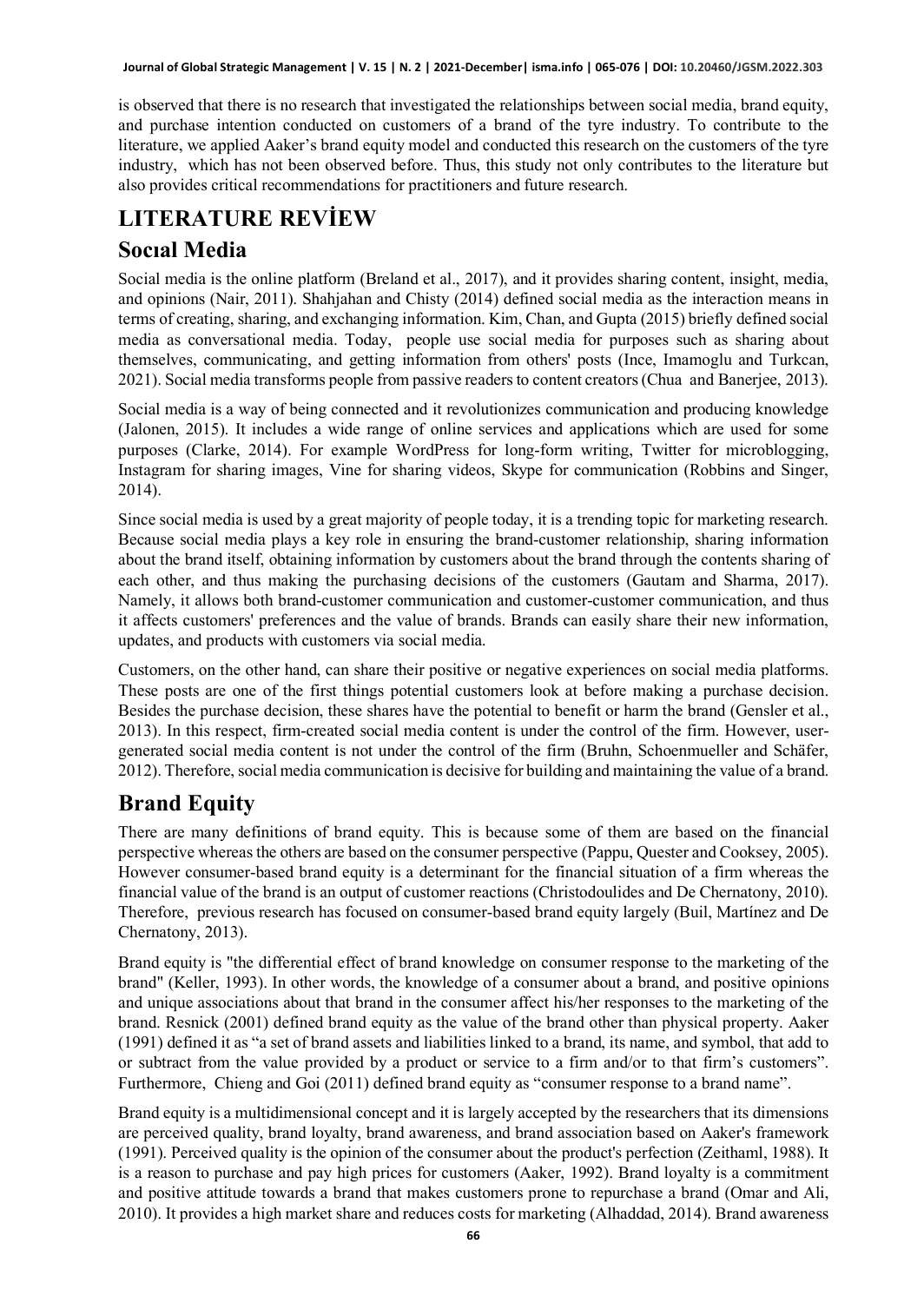is the recognition of a brand (Aaker, 1991). High brand awareness provides to customers to connect a brand and its product, therefore customers prefer to buy familiar brands instead of others (Chow et al, 2017). Brand association is something that is linked to the brand in the consumer's mind (Aaker, 1991). Namely, high brand equity can be mentioned when customers' opinions about the quality of the brand's products are positive, customers are loyal to the brand and tend to repurchase its products and they recognize the brand easily (Yoo, Donthu and Lee, 2000).

### **HYPOTHESIS DEVELOPMENT Socıal Media and Brand Equity**

Today, brands and marketers use social media to reach customers easily since social media enable people to interact with others without time and place constraints (Jha, 2019). Social media has a great impact on customers' opinions and attitudes towards the brand, as it allows the active participation of customers, rather than one-sided communication under the control of marketers or brands (Seo and Park, 2018).

Social media enables brands to carry out their marketing activities faster, easier, and more cost-effectively (Kim and Ko, 2012). Koay et al. (2021) stated that brands that constantly communicate with customers through social media attract more attention of customers. Since the positive effect of communication on the customers also positively affects their awareness and image of the brand (Bruhn, Schoenmueller and Schäfer, 2012). Brands can use social media to inform, attract attention, and thereby enhance the brand awareness of customers about their products, promotions, and corporate news (Colicev, Malshe and Pauwels, 2018). Customers can get information about the brand and be aware of its promotions on social media (Zollo et al., 2020). This information shapes customers' responses to the brand (Ebrahim, 2020). In addition, brands may respond to customer requests and complaints via social media and increase their satisfaction by responding to them, as well as enabling potential customers to see this situation and have positive opinions about the brand (Colicev, Malshe and Pauwels, 2018). Godey et al. (2016) indicated that social media is an image-building tool for brands.

On the other hand, through social media, customers get information about the brand by interacting with each other or by reading others' content about the brand (Zailskaite-Jakste and Kuvykaitė, 2013). Through social media, users can share their opinions, experiences, and comments about the brand, and others can access all this brand-related content. This type of communication is not under the control of brands. For this reason, the brand-based content may be positive or negative, but even if it is negative, it increases the awareness of the brand (Bruhn, Schoenmueller and Schäfer, 2012). Also, the experiences of active users of the brand may create a perception about the quality of the brand. Similarly, when customers who have a positive impression of the brand encounter similarly positive content, their positive perception of the brand may be reinforced, their desire to use that brand again may increase, and thereby their loyalty to the brand may increase. That is, social media may be an important factor influencing customers' response to a brand name. Therefore,

H1: Social media positively affects brand equity.

## **Brand Equity and Purchase Intention**

Purchase intention is the intention of individuals to buy products or services (Das, 2014). What determines the purchase intention of customers is their attitudes, evaluations, and perceptions towards the brand (Moreira, Fortes and Santiago, 2017). Because customers prefer to buy products and services of the brand that they have a positive perception and attitude about.

Customers may feel closer to a certain brand for various reasons, and this causes them to be inclined to buy the products or services of that brand when purchasing a product or a service (Malik et al., 2013). Accordingly, customers prefer to buy the products and services of the brand they are familiar with (Chow et al, 2017). Brand awareness, therefore, affects customers' brand choices (Aaker, 1996). Another criterion that is an important determinant for purchase intention is the perceived quality of a brand's goods. If customers believe that a certain brand's goods are better than others in terms of quality, they may prefer the goods of this brand, even if it is more expensive. (Aaker, 1992). Because customers may have a perception about the superiority of a brand and it ensures customers about reliability and durability of its products (Saleem et al., 2015). Furthermore, brand associations may enable the customer to immediately remember that brand and create a positive attitude towards the products of that brand (Phong et al., 2020).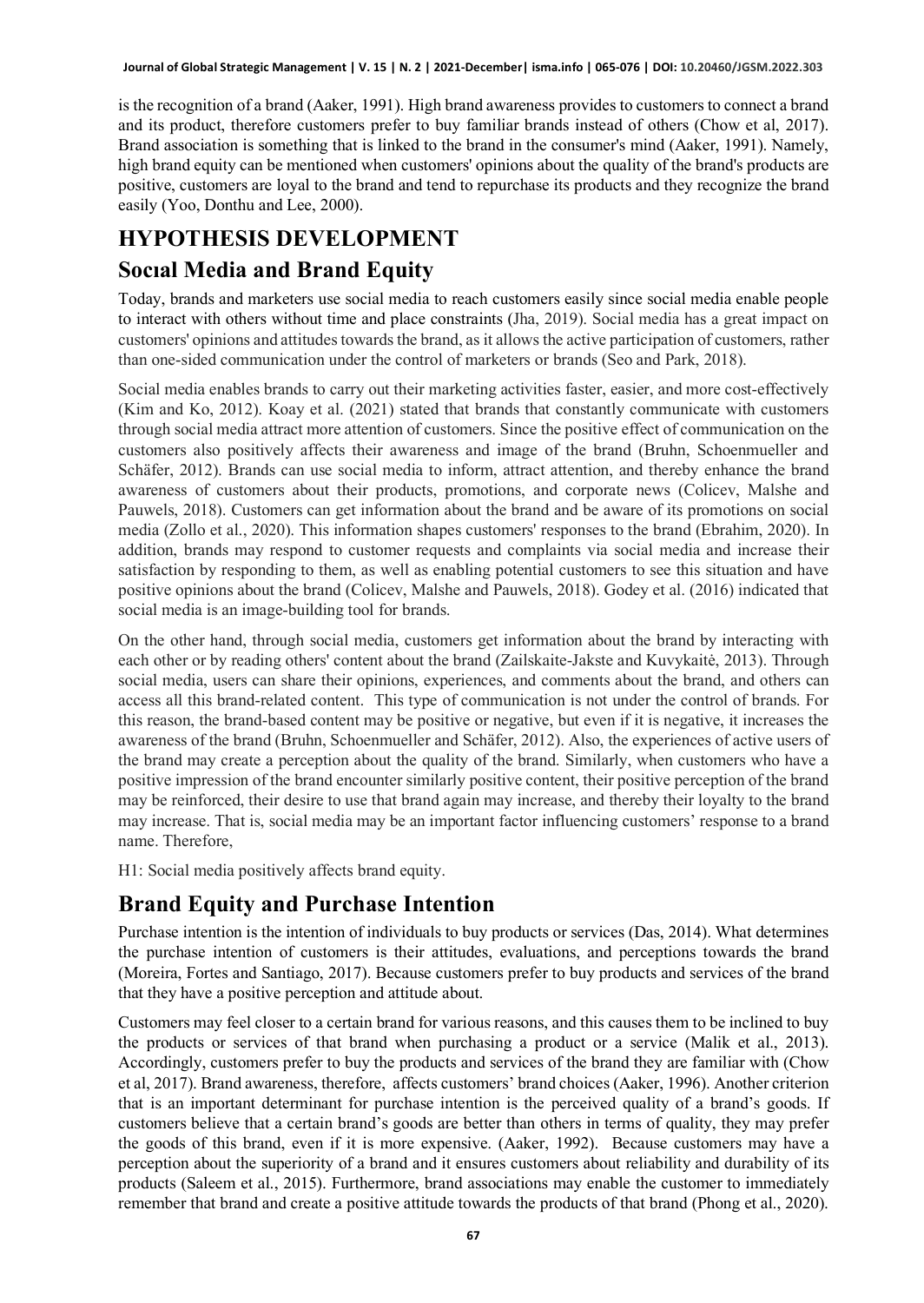Aaker (1991) indicated that brand association differentiates the brand, creates positive attitudes toward the brand, and thereby creates a reason to buy the product of a certain brand. On the other hand, brand loyalty is another determinant for purchase intention. Because loyalty stems from customer satisfaction, and satisfied and loyal customers are willing to buy the products of that brand and also pay high prices if necessary (Yaseen and Mazahir, 2019). However, brand loyalty doesn't just affect the willingness of satisfied customers to buy. Satisfied customers increase the impression that the brand is successful and affect the creation of a good image, thus making people around them more aware of that brand and making them want to buy it (Aaker, 1991). In sum, brand equity points to the popularity and success of a brand in comparison to others (Ahmed and Zahid, 2014). Therefore, brand equity may affect the purchase intention of customers. According to these arguments, the following hypothesis is proposed.

H2: Brand equity positively affects purchase intention.

The research model that is developed based on the proposed hypotheses is shown in Fig. 1.





### **RESEARCH METHOD AND ANALYSIS**

### **Measures and Sampling**

The questionnaire-based research was performed to test research hypotheses. All variables were measured with multi-item scales that were adapted from previous studies. To measure social media, items were adapted from the study of Alam and Khan (2019). It contains 3 items for firm-created content and 3 items for user-generated content. Brand equity scale was adapted from the study of Yoo, Donthu, and Lee (2000). It consists of 6 items for perceived quality, 3 items for brand awareness, 3 items for brand associations, and 3 items for brand loyalty. Purchase intention scale was adapted from the study of Alam and Khan (2019) and it consists of 3 items. All scales were framed in a five-point Likert scale format ranging from strongly disagree (1) to strongly agree (5).

The data were obtained by survey method among individuals who live in Kocaeli in Turkey. The participants were users of social media and they are customers of a brand of the tyre industry. 225 individuals were participated in to survey. Most of the respondents are male (73.7%). 36.2% of the respondents are less than 30 years of age. Furthermore, 74% of them have bachelor's degrees or more.

### **Measure Validity and Reliability**

After data collection, confirmatory factor analysis (CFA) was conducted. CFA results indicated the adequate model fit  $(\chi 2 /df = 1,898, CFI: 0,952, IFI: 0,953, NFI: 0,906, TLI: 0,937, RMSEA: 0,063), and$ shown in Table 1.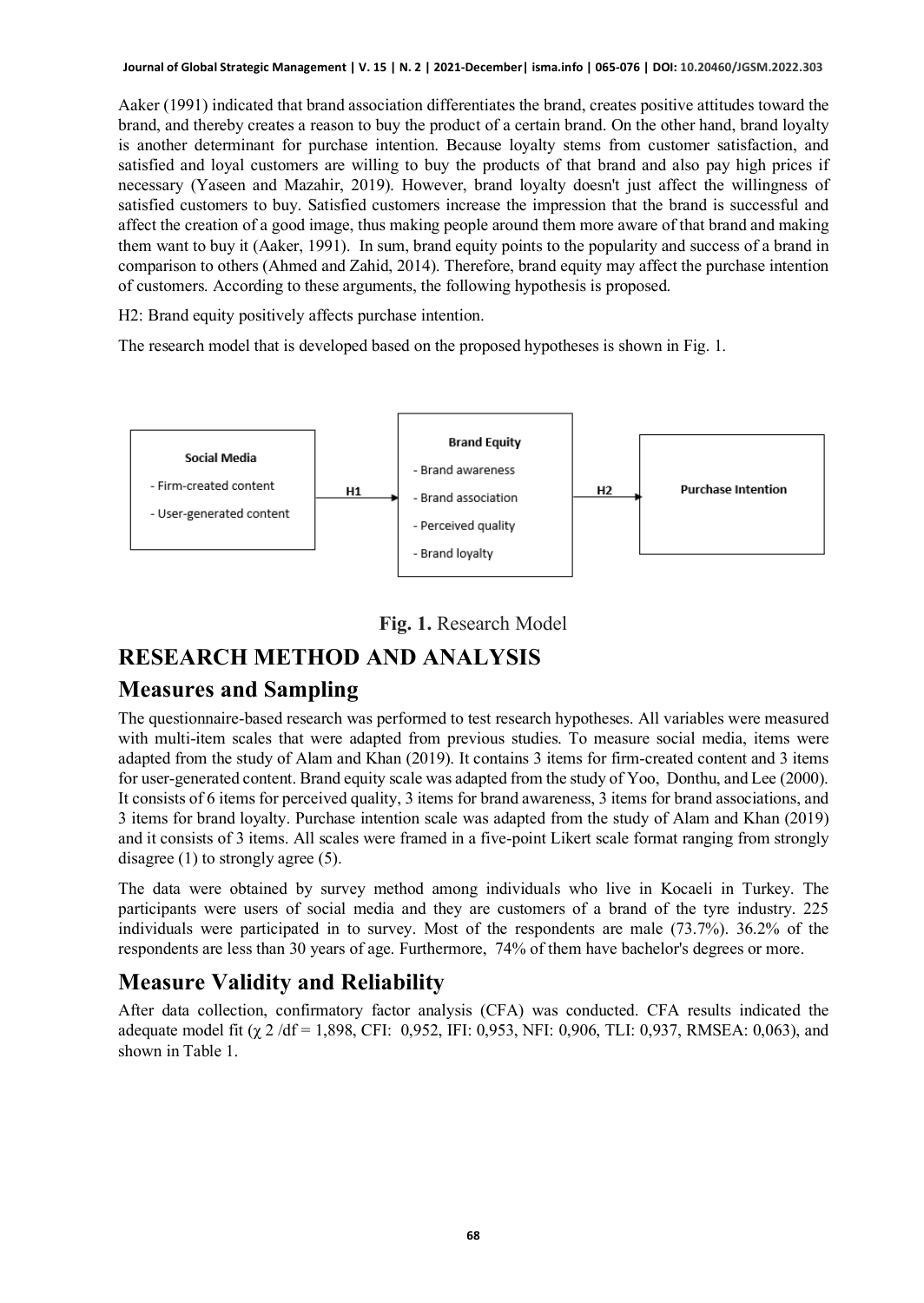| Variables             | Items              | $\mathbf{1}$ | $\overline{2}$ | 3     | $\overline{4}$ | 5     | 6     | $\overline{7}$ |
|-----------------------|--------------------|--------------|----------------|-------|----------------|-------|-------|----------------|
|                       | SM FCC3            | 0,875        |                |       |                |       |       |                |
| 1.SM_FCC              | SM FCC2            | 0,883        |                |       |                |       |       |                |
|                       | SM FCC1            | 0,862        |                |       |                |       |       |                |
|                       | SM_UGC3            |              | 0,881          |       |                |       |       |                |
| 2. SM UGC             | SM UGC2            |              | 0,894          |       |                |       |       |                |
|                       | SM UGC1            |              | 0,878          |       |                |       |       |                |
| 3. Perceived quality  | BE_quality1        |              |                | 0,878 |                |       |       |                |
|                       | $BE$ quality 2     |              |                | 0,884 |                |       |       |                |
|                       | BE quality3        |              |                | 0,805 |                |       |       |                |
|                       | BE_quality4        |              |                | 0,863 |                |       |       |                |
|                       | BE_quality5        |              |                | 0,742 |                |       |       |                |
| 4.Brand loyalty       | BE_loyalty1        |              |                |       | 0,817          |       |       |                |
|                       | BE loyalty2        |              |                |       | 0,898          |       |       |                |
|                       | BE_loyalty3        |              |                |       | 0,816          |       |       |                |
| 5. Brand awareness    | BE awareness1      |              |                |       |                | 0,587 |       |                |
|                       | BE_awareness2      |              |                |       |                | 0,809 |       |                |
|                       | BE_awareness3      |              |                |       |                | 0,758 |       |                |
| 6.Brand association   | BE association1    |              |                |       |                |       | 0,76  |                |
|                       | BE_association2    |              |                |       |                |       | 0,797 |                |
|                       | BE association3    |              |                |       |                |       | 0,623 |                |
|                       | PurchaseIntention3 |              |                |       |                |       |       | 0,886          |
| 7. Purchase intention | PurchaseIntention2 |              |                |       |                |       |       | 0,938          |
|                       | PurchaseIntention1 |              |                |       |                |       |       | 0,774          |

|  | <b>Table 1. CFA Results</b> |
|--|-----------------------------|
|--|-----------------------------|

Descriptive statistics, correlation coefficients, validity, and reliability measures are presented in Table 2. According to results, average variance extracted (AVE) values exceed 0,50 and composite reliabilities (CR) exceed 0.70 as recommended by Fornell and Larcker (1981). Furthermore, Cronbach's alpha coefficients exceed 0,70 as suggested by Nunnally (1978). These results indicated that measures have validity and reliability.

| Table 2. Descriptive Statistics, Correlation Coefficients, Validity and Reliability |                 |  |  |
|-------------------------------------------------------------------------------------|-----------------|--|--|
|                                                                                     | <b>Measures</b> |  |  |

| Variables             | 1       | $\overline{c}$ | 3       | $\overline{4}$ | 5       | 6       | 7       |
|-----------------------|---------|----------------|---------|----------------|---------|---------|---------|
| 1. Purchase Intention | 1,000   |                |         |                |         |         |         |
| 2.SM FCC              | 0,475   | 1,000          |         |                |         |         |         |
| 3.SM UGC              | 0,492   | 0,964          | 1,000   |                |         |         |         |
| 4.BE quality          | 0,646   | 0,550          | 0,553   | 1,000          |         |         |         |
| 5.BE loyalty          | 0,768   | 0,508          | 0,491   | 0,671          | 1,000   |         |         |
| 6.BE awareness        | 0,596   | 0,459          | 0,445   | 0,618          | 0,551   | 1,000   |         |
| 7.BE association      | 0,657   | 0,541          | 0,556   | 0,649          | 0,583   | 0,889   | 1,000   |
| Means                 | 3,6652  | 3,2711         | 3,2511  | 4,0000         | 3,0345  | 3,9258  | 3,7606  |
| Std. Dev.             | 0,90017 | 1,01628        | 0,99685 | 0,74087        | 1,04658 | 0,78160 | 0,92173 |
| AVE                   | 0,755   | 0,763          | 0,782   | 0.699          | 0,713   | 0,525   | 0,534   |
| CR                    | 0,902   | 0.906          | 0.915   | 0,920          | 0,882   | 0,765   | 0,773   |
| Cronbach's alpha      | 0,894   | 0,906          | 0,915   | 0.919          | 0,880   | 0,752   | 0,773   |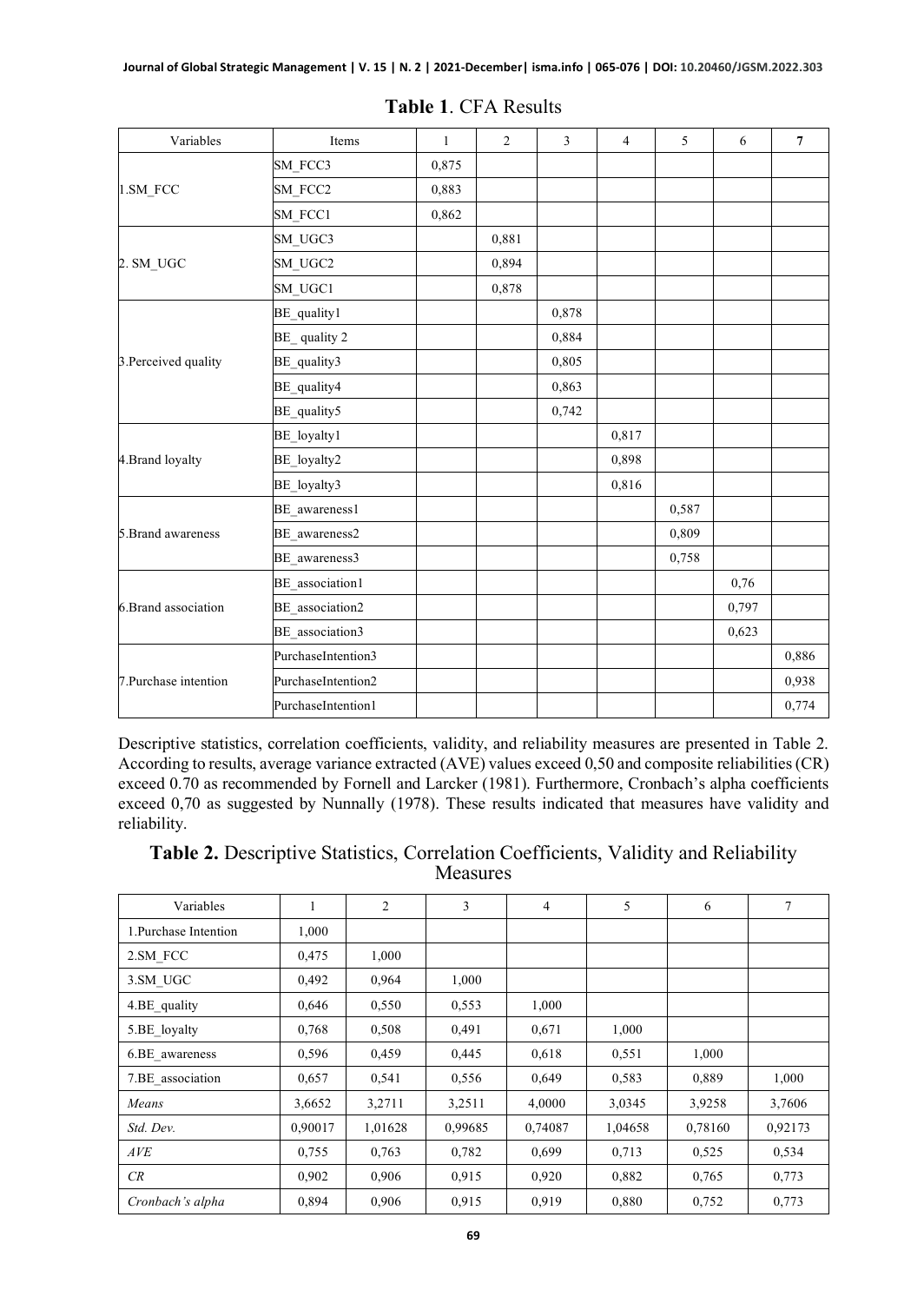### **Hypothesis Testing**

Structural equation modeling (SEM) analysis was used to test the research hypotheses. The results indicated that the conceptual model fits the data ( $\chi$  2 /df = 1,887, CFI: 0,95, IFI: 0,951, NFI: 0,901, TLI: 0,938, RMSEA: 0,063). Findings are shown in Table 3.

| Hypothesis     | Path                                          | Path Coefficient | Result    |  |
|----------------|-----------------------------------------------|------------------|-----------|--|
| H1             | Social Media $\rightarrow$ Brand Equity       | $0.635***$       | Supported |  |
| H <sub>2</sub> | Brand Equity $\rightarrow$ Purchase Intention | $0.847***$       | Supported |  |

**Table 3.** Path Model Results

\*\*\*p  $< 01$ .

As shown in Table 3, it is found that social media affects brand equity positively ( $\beta = 0.635$ , p <.01), and social media explained 40% of the variance in brand equity. Therefore, H1 is supported. Moreover, it is found that brand equity affects purchase intention positively (β = 0,847, p <.01), and brand equity explained 72% of the variance in purchase intention. Therefore, H2 is supported.

### **DISCUSSION AND CONCLUSION**

This study contributes to the marketing literature by examining the relationships between social media, brand equity, and purchase intention. The results demonstrated that social media influences brand equity and brand equity affects purchase intention. This study has two main contributions.

First, our findings clarify that social media fosters brand equity. Nowadays, social media is a trending topic for many research areas such as strategic management, organizational behavior, as well as marketing. Particularly, the role of social media for many aspects attracts a lot of attention from marketing researchers. Also, there have been several studies that investigate the role of social media for brand equity. Our finding is in line with previous research (Schivinski and Dabrowski, 2015; Sadek, Elwy and Eldallal, 2018; Llopis-Amorós et al., 2019). It has been observed that there is no study conducted for the tyre industry. In this study, it is aimed to fill this gap and it is revealed that social media is also effective on the brand equity of the brands in the tyre industry. In this direction, brands should create their social media accounts and use these social media accounts actively. By using interesting hashtags, they can attract the attention of more social media users. In addition, they can encourage their existing customers to share feedback and comments using social media. They can also create a positive image by responding openly to comments made on social media. They should strive to make the brand's slogan and logo more visible on social media.

Second, our results show that brand equity affects purchase intention. Many studies have consired the effects of brconsideredty on customer response behaviors. Our result supports the previous studies (Moradi and Zarei, 2011; Jalilvand, Samiei and Mahdavinia, 2011; Vinh, 2016; Bian and Liu, 2011; Verma, 2021; Moreira, Fortes and Santiago, 2017). Although there are similar studies in terms of examining this relationship, this study is different in that it shows that brand equity has a significant effect on purchasing intention of customers for the tyre industry. According to this result, it is recommended to brands in the tyre industry that they should create awareness and associations for their customers and potential customers. Being familiar and being the first to come to mind significantly affects the purchase intention. Also, brands should attach importance to placing the perception of good quality in the minds of customers. Because customers are inclined to prefer the product of the brand that they believe to be of higher quality among similar products. In addition, it is an issue that brands should pay attention to developing customers' loyalty to their brands to ensure that customers always prefer the products of that brand.

## **LIMITATIONS AND FUTURE RESEARCH**

This research has some methodological limitations. First, this research was conducted on customers of the tyre industry in Kocaeli in Turkey. The research to be carried out in different sectors or different regions may show some differences. Future studies may examine these relationships for different industries and regions. Second, a questionnaire that included all variables that were answered by the same respondents was used. Therefore, common method bias may be a limitation for this research. Finally, this research is a cross-sectional study. Therefore, causal inferences cannot be made. Future research may use a longitudinal design. In this study, we investigate the relationships between social media, brand equity, and purchase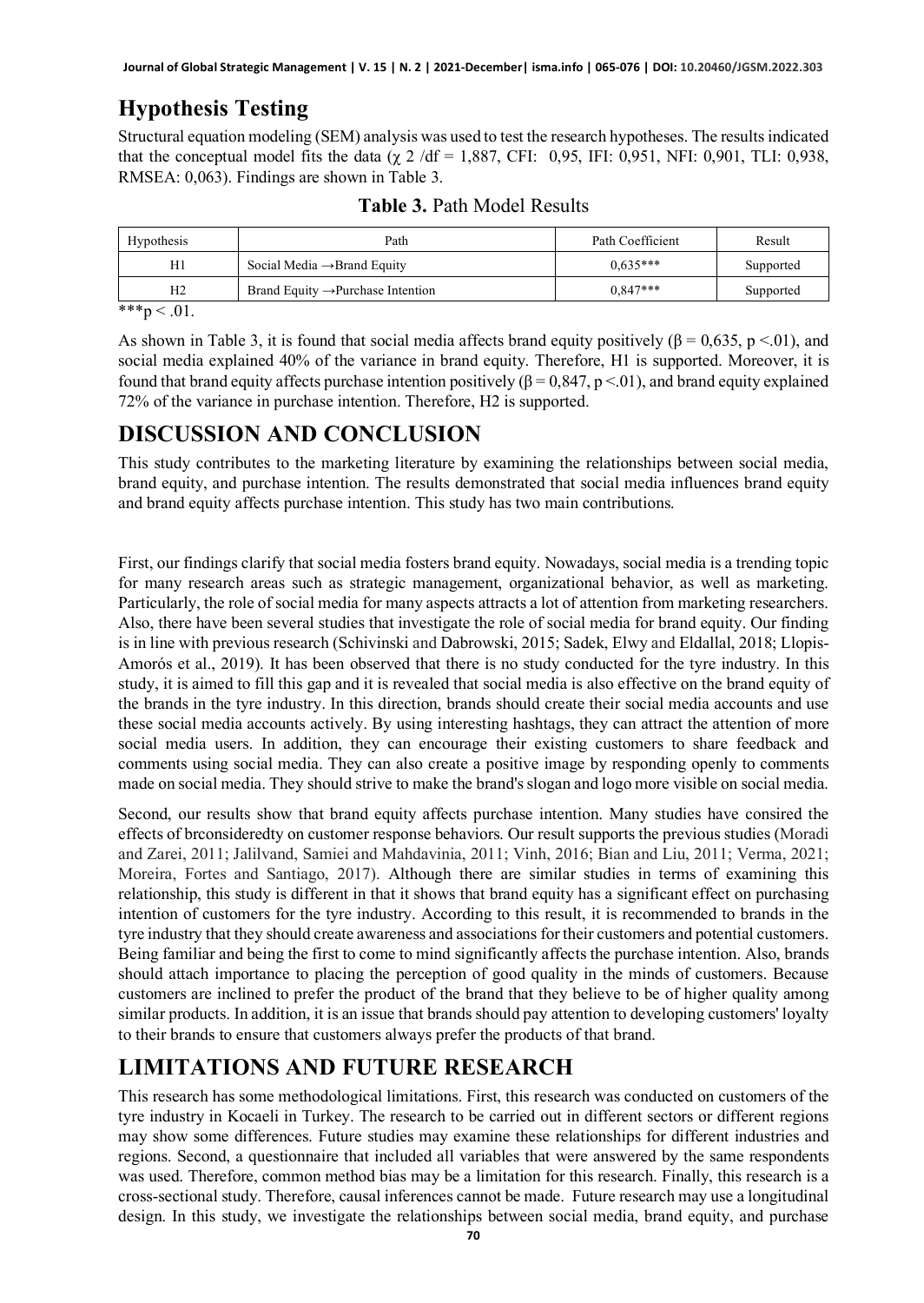intention. We considered brand equity as a second-order construct. Future studies may investigate the role of each brand equity dimension separately. Future studies may also investigate the mediator role of brand equity. In addition, future studies may examine the moderator role of brand experience.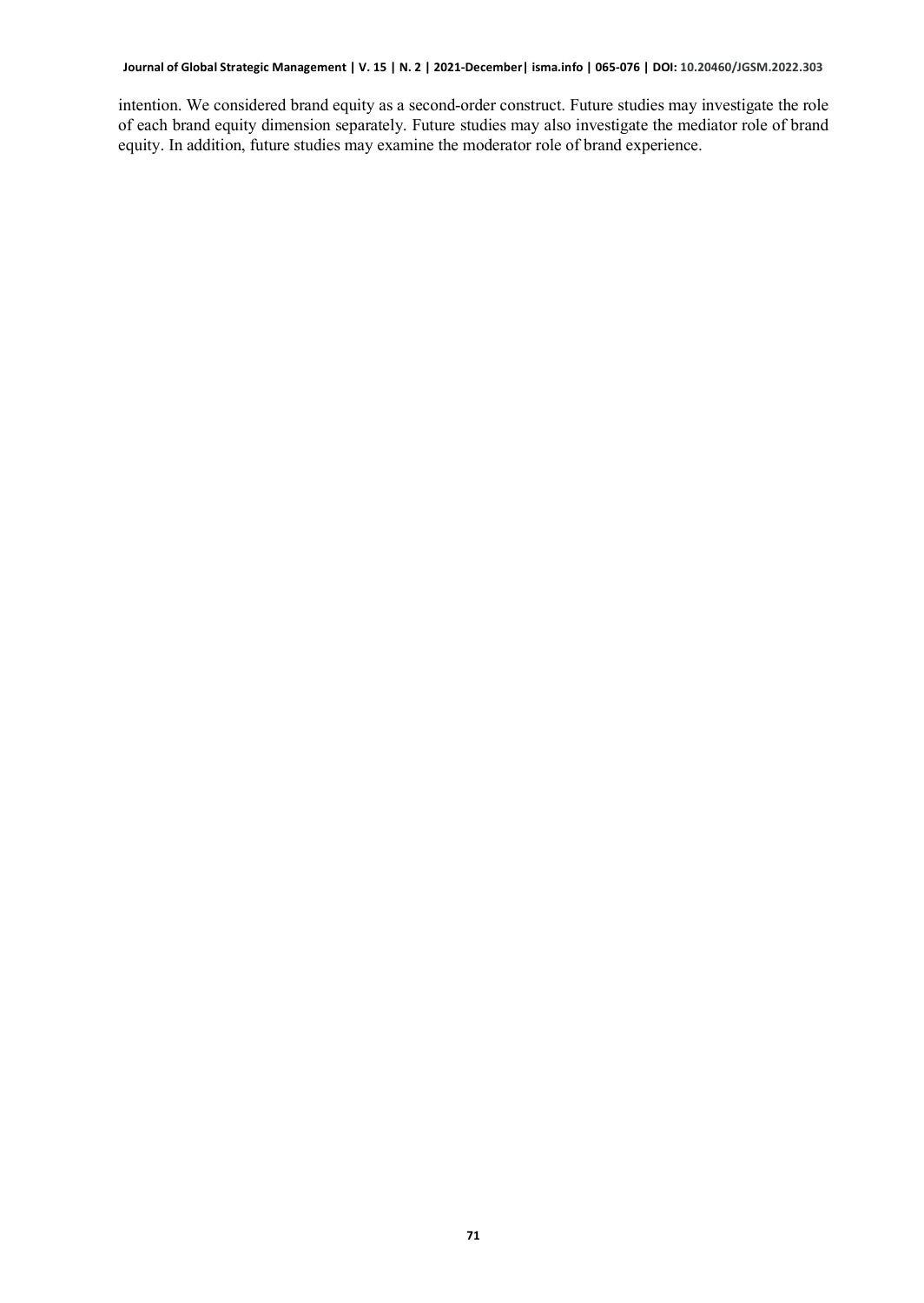### **REFERENCES**

Aaker, D.A. (1991), Managing Brand Equity, The Free Press, New York.

Aaker, D. A. (1992). The Value of Brand Equity. Journal of Business Strategy,13(4), pp.27-39.

Aaker, D. A. (1996). Measuring Brand Equity Across Products and Markets. California Management Review, 38(3), pp.102-120.

Ahmed, M. A. and Zahid, Z. (2014). Role of Social Media Marketing to Enhance CRM and Brand Equity in Terms of Purchase Intention. Asian Journal of Management Research, 4(3), pp.533-549.

Alam, M. S. and Khan, B. M. (2019). The Role of Social Media Communication in Brand Equity Creation: An Empirical Study. IUP Journal of Brand Management, 16(1), pp.54-78.

Alhaddad, A. (2014). The Effect of Brand Image and Brand Loyalty on Brand Equity. International Journal of Business and Management Invention, 3(5), pp.28-32.

Atilgan, E., Aksoy, Ş. and Akinci, S. (2005). Determinants of the Brand Equity: A Verification Approach in the Beverage Industry in Turkey. Marketing Intelligence & Planning, 23(3), pp.237-248.

Bian, J. and Liu, C. (2011). Relation Between Brand Equity and Purchase Intention in Hotel Industry. International Journal of Services and Standards, 7(1), pp.18-34.

Breland, J. Y., Quintiliani, L. M., Schneider, K. L., May, C. N. and Pagoto, S. (2017). Social Media As a Tool to Increase The Impact of Public Health Research. American Journal of Public Health, 107(12), pp.1890-1891.

Bruhn, M., Schoenmueller, V. and Schäfer, D. B. (2012). Are Social Media Replacing Traditional Media in Terms of Brand Equity Creation?. Management Research Review, 35(9), pp.770-790.

Buil, I., Martínez, E. and De Chernatony, L. (2013). The Influence of Brand Equity on Consumer Responses. Journal of Consumer Marketing, 30(1), pp.62–74.

Chakraborty, U. (2019). The Impact of Source Credible Online Reviews on Purchase Intention: The Mediating Roles of Brand Equity Dimensions. Journal of Research in Interactive Marketing, 13(2), pp.142-161.

Chieng, Y. L. and Goi, C. L. (2011). Customer-Based Brand Equity: A Study on Interrelationship Among The Brand Equity Dimension in Malaysia. African Journal of Business Management, 5(30), pp.11856- 11862.

Chow, H. W., Ling, G. J., Yen, I. Y. and Hwang, K. P. (2017). Building Brand Equity Through Industrial Tourism. Asia Pacific Management Review, 22(2), pp.70-79.

Christodoulides, G. and De Chernatony, L. (2010). Consumer-Based Brand Equity Conceptualisation and Measurement: A Literature Review. International Journal of Market Research, 52(1), pp.43-66.

Chua, A. Y. K.,and Banerjee, S. (2013). Customer Knowledge Management via Social Media: The Case of Starbucks. Journal of Knowledge Management, 17(2), pp.237-249.

Clarke, R. (2014). The Prospects for Consumer-Oriented Social Media. Organizacija, 47(4), pp.219-230.

Cobb-Walgren, C. J., Ruble, C. A. and Donthu, N. (1995). Brand Equity, Brand Preference, and Purchase Intent. Journal of Advertising, 24(3), 25-40.

Colicev, A., Malshe, A. and Pauwels, K. (2018). Social Media and Customer-Based Brand Equity: An Empirical Investigation in Retail Industry. Administrative Sciences, 8(3), pp.55.

Das, G. (2014). Linkages of Retailer Awareness, Retailer Association, Retailer Perceived Quality and Retailer Loyalty with Purchase İntention: A Study of Indian Food Retail Brands. Journal of Retailing and Consumer Services, 21(3), pp.284-292.

Ebrahim, R. S. (2020). The Role of Trust in Understanding the Impact of Social Media Marketing on Brand Equity and Brand Loyalty. Journal of Relationship Marketing, 19(4), pp.287-308.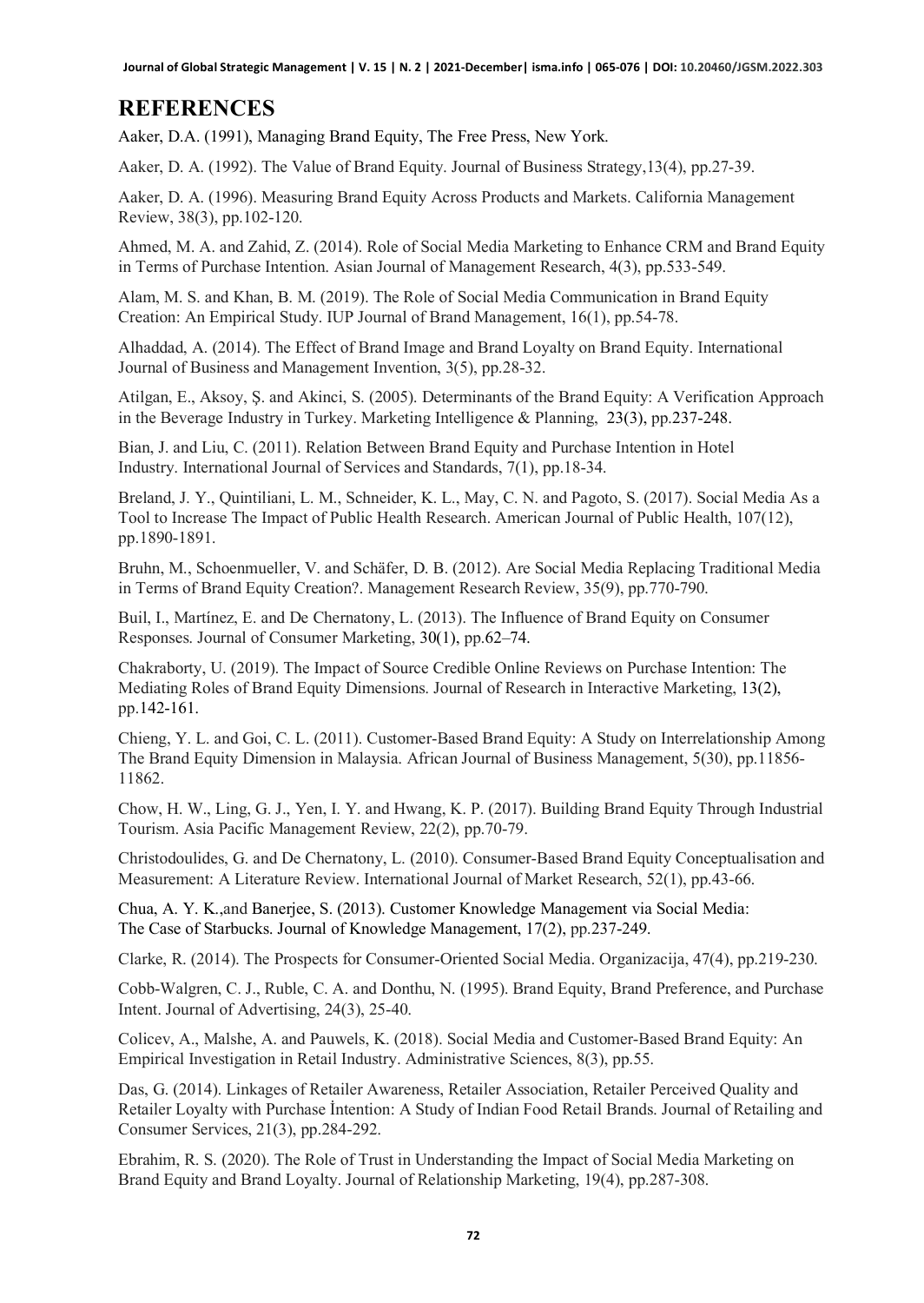Eunju, K., Kim, K. H. and Zhang, H. (2008). A Cross Cultural Study of Antecedents of Purchase Intention for Sports Shoes in Korea and China. Journal of Global Academy of Marketing Science, 18(1), pp.157-177.

Fornell, C. and Larcker, D. F. (1981), Evaluating Structural Equation Models with Unobservable Variables and Measurement Error, Journal of Marketing Research, 18(1), pp. 39–51.

Gautam, V. and Sharma, V. (2017). The Mediating Role of Customer Relationship on the Social Media Marketing and Purchase Intention Relationship with Special Reference to Luxury Fashion Brands. Journal of Promotion Management, 23(6), pp.872-888.

Gensler, S., Völckner, F., Liu-Thompkins, Y. and Wiertz, C. (2013). Managing Brands in the Social Media Environment. Journal of Interactive Marketing, 27(4), pp. 242-256

Godey, B., Manthiou, A., Pederzoli, D., Rokka, J., Aiello, G., Donvito, R. and Singh, R. (2016). Social Media Marketing Efforts of Luxury Brands: Influence on Brand Equity and Consumer Behavior. Journal of Business Research, 69(12), pp.5833-5841.

Hakkak, M., Vahdati, H. and Nejad, S. H. M. (2015). Study the Role of Customer-Based Brand Equity in the Brand Personality Effect on Purchase Intention. International Journal of Asian Social Science, 5(7), pp.369-381.

Huang, P. Y., Wang, C. C., Tseng, Y. Y. and Wang, R. J. (2011). The Impact of Brand Equity on Customer's Purchase Intention–Taking Perceived Value as a Moderating Variable. Journal of Information and Optimization Sciences, 32(3), pp.657-672.

Ince, H., Imamoglu, S. Z. and Turkcan, H. (2021). Relationships Among Absorptive Capacity, Creativity and Job Performance: The Moderating Role of Social Media Usage. Management Decision. Vol. aheadof-print, No. ahead-of-print.

Jalilvand, M. R., Samiei, N. and Mahdavinia, S. H. (2011). The Effect of Brand Equity Components on Purchase Intention: An Application of Aaker's Model in the Automobile İndustry. International Business and Management, 2(2), pp.149-158.

Jalonen, H. (2015). Dancing with the Paradox—Social Media in Innovation Through Complexity Lens. International Journal of Innovation Management, 19(01), 1550014.

Jha, B. (2019). The Role of Social Media Communication: Empirical Study of Online Purchase Intention of Financial Products. Global Business Review, 20(6), pp.1445-1461.

Keller, K. L. (1993). Conceptualizing, Measuring, and Managing Customer-Based Brand Equity. Journal of Marketing, 57(1), pp. 1-22.

Kim, A. J. and Ko, E. (2012). Do Social Media Marketing Activities Enhance Customer Equity? An Empirical Study of Luxury Fashion Brand. Journal of Business Research, 65(10), pp.1480-1486.

Kim, H. W., Chan, H. C. and Gupta, S. (2015). Social Media For Business and Society. Asia Pacific Journal of Information Systems, 25(2), pp.329-336.

Koay, K. Y., Ong, D. L. T., Khoo, K. L. and Yeoh, H. J. (2021). Perceived Social Media Marketing Activities and Consumer-Based Brand Equity: Testing A Moderated Mediation Model. Asia Pacific Journal of Marketing and Logistics, 33(1), pp. 53-72.

Llopis-Amorós, M. P., Gil-Saura, I., Ruiz-Molina, M. E. and Fuentes-Blasco, M. (2019). Social Media Communications and Festival Brand Equity: Millennials vs Centennials. Journal of Hospitality and Tourism Management, 40, pp.134-144.

Malik, M. E., Ghafoor, M. M., Hafiz, K. I., Riaz, U., Hassan, N. U., Mustafa, M. and Shahbaz, S. (2013). Importance of Brand Awareness and Brand Loyalty in Assessing Purchase Intentions of Consumer. International Journal of Business and Social Science, 4(5), pp.167-171.

Moradi, H. and Zarei, A. (2011). The Impact of Brand Equity on Purchase Intention and Brand Preference-The Moderating Effects of Country of Origin Image. Australian Journal of Basic and Applied Sciences, 5(3), pp.539-545.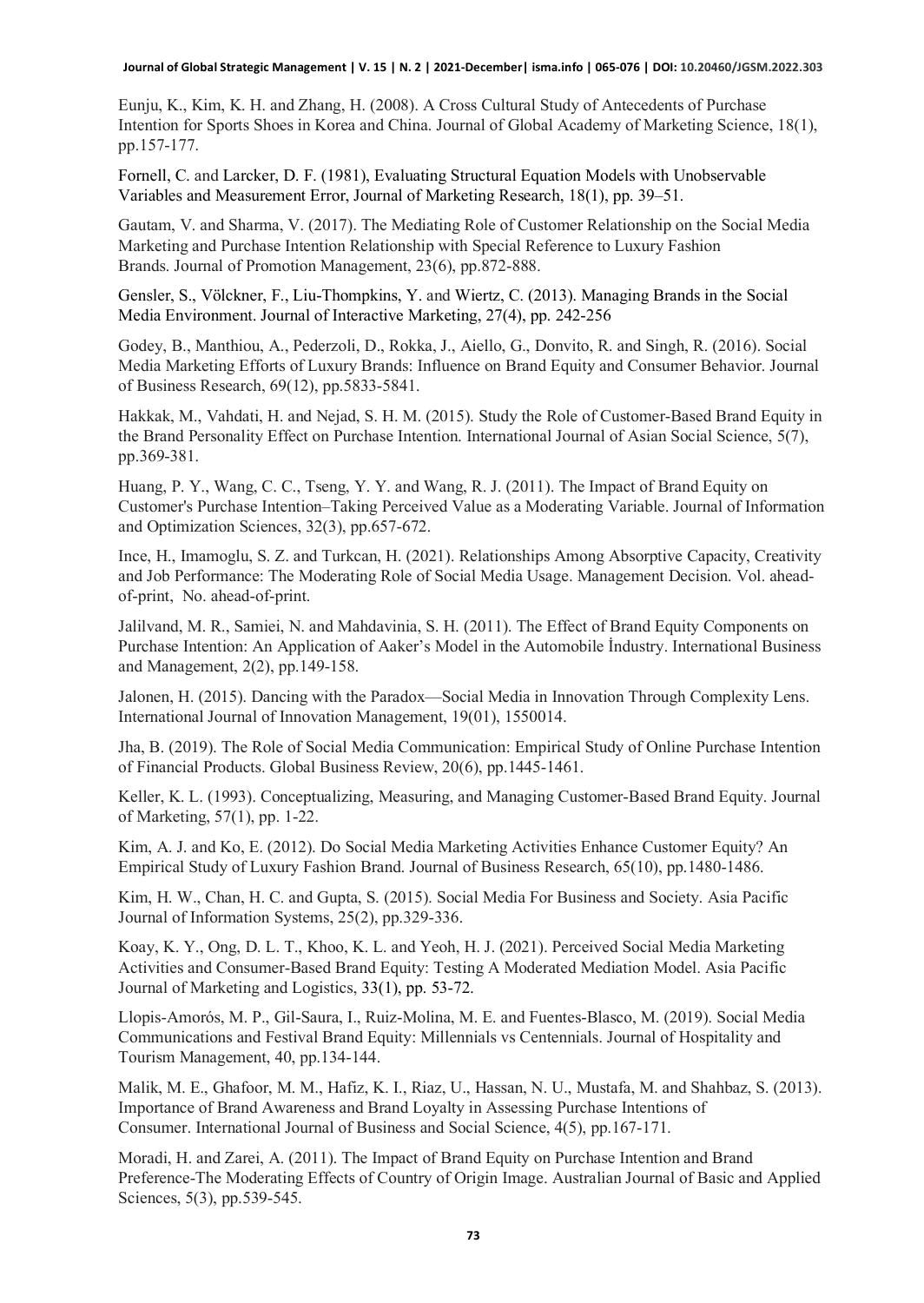Moreira, A. C., Fortes, N. and Santiago, R. (2017). Influence of Sensory Stimuli on Brand Experience, Brand Equity and Purchase Intention. Journal of Business Economics and Management, 18(1), pp.68-83.

Nair, M. (2011). Understanding and Measuring the Value of Social Media. Journal of Corporate Accounting & Finance, 22(3), pp.45-51.

Nunnally, J. C. (1978), Psychometric Theory (2nd ed.) (McGraw-Hill Series in Psychology), McGraw-Hill, New York.

Omar, M. W. O. M. W. and Ali, M. N. M. (2010). Brand Loyalty and Relationship Marketing in Islamic Banking System. Canadian Social Science, 6(1), pp.25-32.

Pappu, R., Quester, P. G. and Cooksey, R. W. (2005). Consumer‐Based Brand Equity: Improving the Measurement–Empirical Evidence. Journal of Product & Brand Management, 14(3), pp.143–154.

Phong, L., Nga, T., Hanh, N. and Minh, N. (2020). Relationship Between Brand Association and Customer Loyalty: The Case of Online Retail Industry. Management Science Letters, 10(7), pp.1543- 1552.

Poturak, M. and Softic, S. (2019). Influence of Social Media Content on Consumer Purchase Intention: Mediation Effect of Brand Equity. Eurasian Journal of Business and Economics, 12(23), pp.17-43.

Raji, R. A., Mohd Rashid, S., Mohd Ishak, S. and Mohamad, B. (2020). Do Firm-Created Contents on Social Media Enhance Brand Equity and Consumer Response Among Consumers of Automotive Brands?. Journal of Promotion Management, 26(1), pp.19-49.

Resnick, M. (2001). Increasing Brand Equity with Interactive, Online Communities. Journal of e-Business, 1(2), pp.1-6.

Robbins, S. P. and Singer, J. B. (2014). From The Editor—The Medium is the Message: Integrating Social Media and Social Work Education. Journal of Social Work Education, 50(3), pp.387–390.

Sadek, H., Elwy, S. and Eldallal, M. (2018). The Impact of Social Media Brand Communication on Consumer-Based Brand Equity Dimensions Through Facebook in Fast Moving Consumer Goods: The Case of Egypt. Journal of Business and Retail Management Research, 12(2), pp.107-120.

Saleem, A., Ghafar, A., Ibrahim, M., Yousuf, M. and Ahmed, N. (2015). Product Perceived Quality and Purchase Intention with Consumer Satisfaction. Global Journal of Management and Business Research, 15(1), pp.21-28.

Schivinski, B. and Dabrowski, D. (2015). The Impact of Brand Communication on Brand Equity through Facebook. Journal of Research in Interactive Marketing, 9(1), pp.31-53.

Seo, E. J. and Park, J. W. (2018). A Study on the Effects of Social Media Marketing Activities on Brand Equity and Customer Response in the Airline Industry. Journal of Air Transport Management, 66, pp.36- 41.

Shahjahan, A. M. and Chisty, K. U. (2014). Social Media Research and Its Effect on Our Society. International Journal of Information and Communication Engineering, 8(6), pp.2009-2013.

Sürücü, Ö., Öztürk, Y., Okumus, F. and Bilgihan, A. (2019). Brand Awareness, Image, Physical Quality and Employee Behavior as Building Blocks of Customer-Based Brand Equity: Consequences in the Hotel Context. Journal of Hospitality and Tourism Management, 40, pp.114-124.

Verma, P. (2021). The Effect of Brand Engagement and Brand Love upon Overall Brand Equity and Purchase Intention: A Moderated–Mediated Model. Journal of Promotion Management, 27(1), pp.103- 132.

Vinh, T. T. (2016). The Relationships Among Brand Equity, Brand Preference, and Purchase Intention: Empirical Evidence From the Motorbike Market in Vietnam. International Journal of Economics and Finance, 8(3), pp.75-84.

Yaseen, S. and Mazahir, I. (2019). Impact Of Corporate Credibility, Brand Awareness, Brand Image and Brand Loyalty on Purchase Intention in the Telecommunication Sector of Karachi. Global Management Journal for Academic & Corporate Studies, 9(1), pp. 86-99.